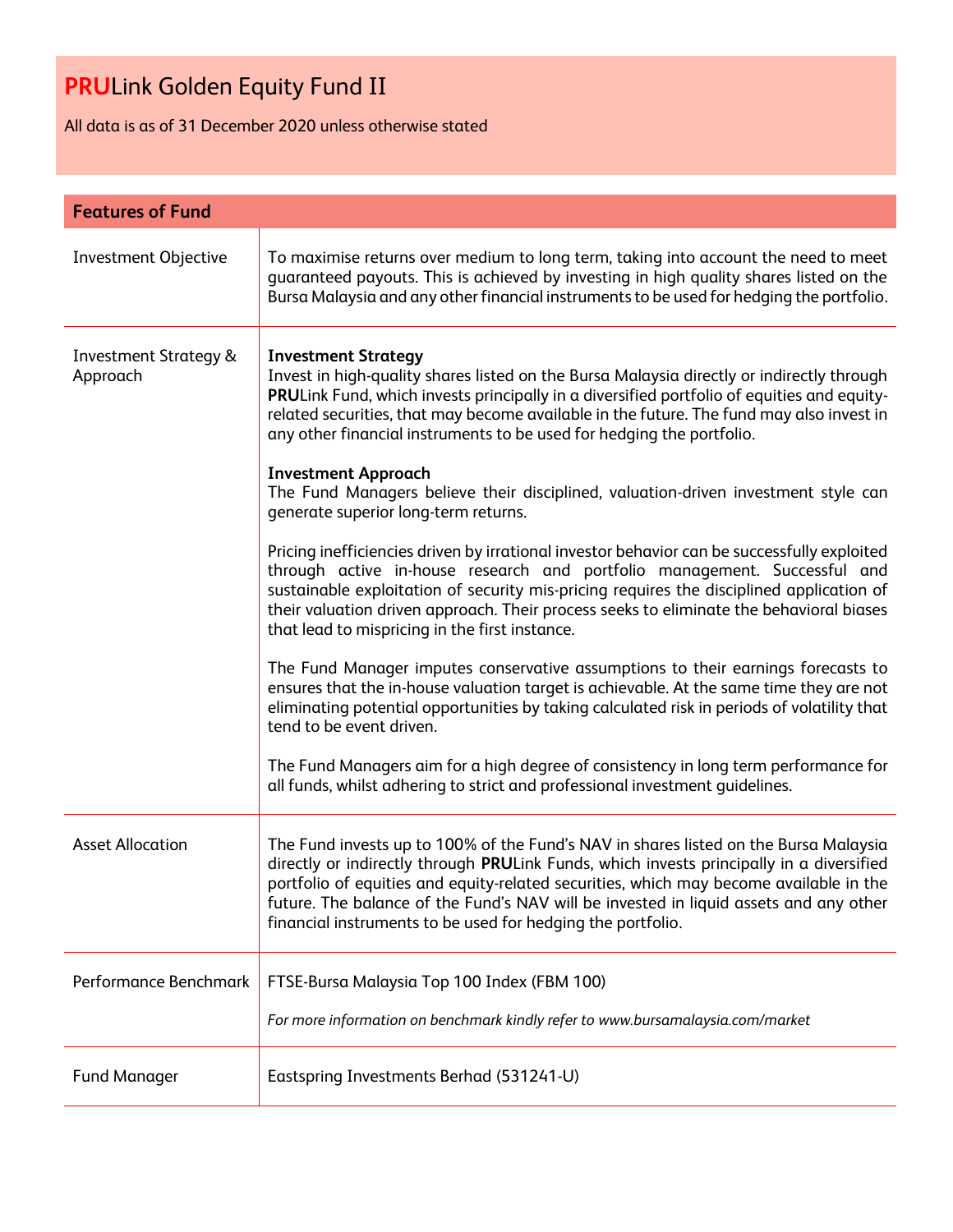All data is as of 31 December 2020 unless otherwise stated

| <b>Fees &amp; Charges</b>     |            |  |  |
|-------------------------------|------------|--|--|
| <b>Fund Management Charge</b> | 1.50% p.a. |  |  |
| Other Charge, if any          | Nil        |  |  |

### **Fund Performance**



**Notice: The graphs are included for illustrative purposes only. Past performance of The Fund is not an indication of its future performance.**

| Year | <b>Actual Performance</b><br><b>PRULink Golden Equity Fund II</b> | <b>Benchmark</b><br>FTSE-Bursa Malaysia Top 100 Index<br>(FBM 100) |
|------|-------------------------------------------------------------------|--------------------------------------------------------------------|
| 2013 | $4.50\%$ *                                                        | $4.67\%$ *                                                         |
| 2014 | 0.62%                                                             | $-6.17%$                                                           |
| 2015 | 6.10%                                                             | $-2.89%$                                                           |
| 2016 | 0.06%                                                             | $-2.45%$                                                           |
| 2017 | 19.38%                                                            | 12.74%                                                             |
| 2018 | $-14.43%$                                                         | $-9.28%$                                                           |
| 2019 | 0.89%                                                             | $-2.88%$                                                           |
| 2020 | 14.33%                                                            | 3.48%                                                              |

\*Fund Performance is from fund launch date until year end of the same year (non-annualised return).

*Sources: Lipper IM and Bloomberg, 31 December 2020*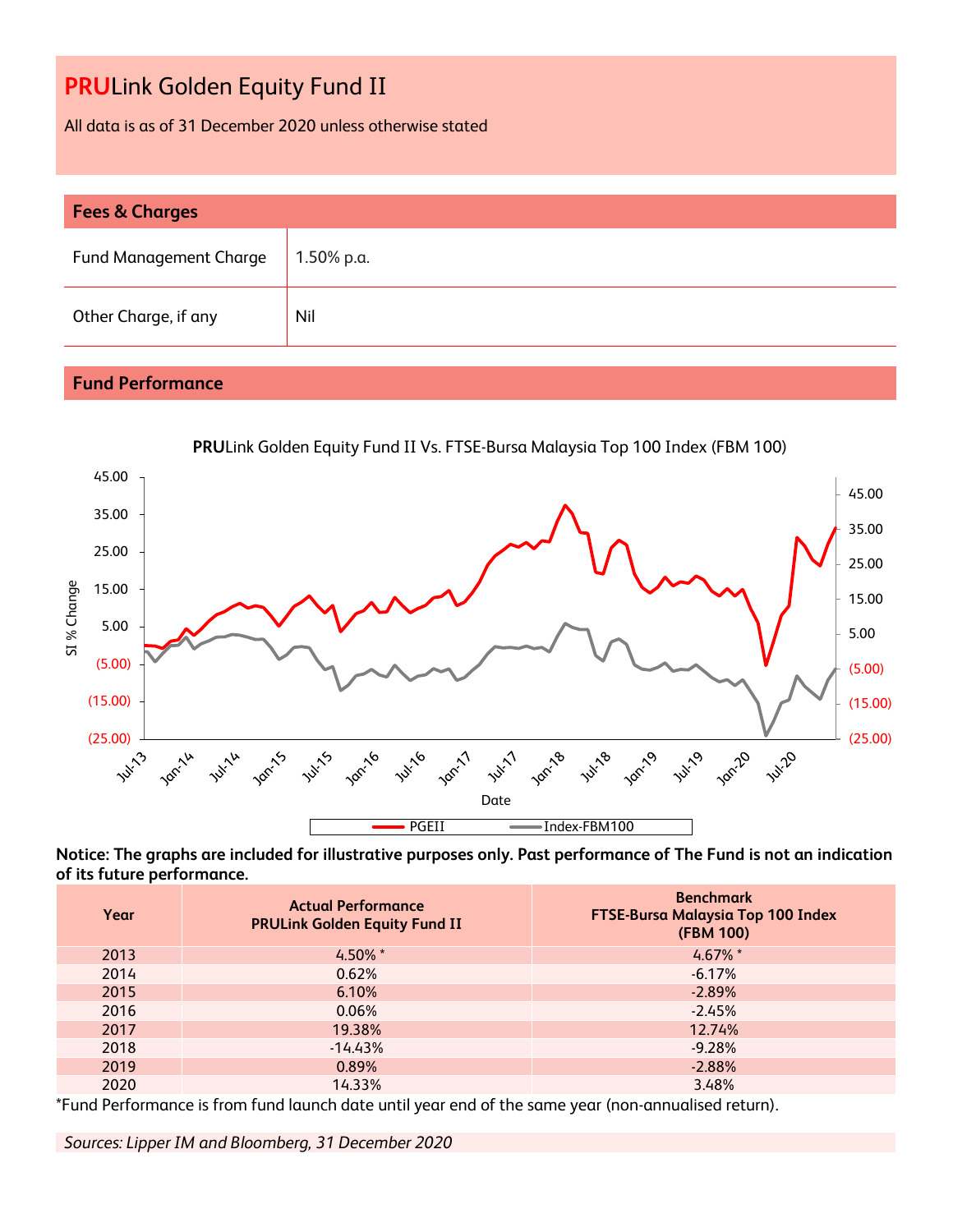All data is as of 31 December 2020 unless otherwise stated

Notice: Past performance is not an indication of its future performance. This is strictly the performance of the investment/underlying funds, and not the returns earned on the actual premiums paid of the investment-linked insurance product.

Basis of calculation of past performance:

= ( Net Asset Value for Year n  $\frac{1}{\sqrt{1-\frac{1}{n}}}$  1)%<br>Net Asset Value for Year  $n-1$ 

#### **Investment Risks**

**Please refer to the Appendix 1 for the detailed Investment Risks listing below by order of importance:**

- (A) Market Risk
- (B) Stock Risk
- (C) Liquidity Risk
- (D) Interest Rate Risk
- (E) Country Risk
- (F) Risk of Non-Compliance
- (G) Concentration Risk
- (H) Management Company Risk
- (I) Inflation Risk
- (J) Investment Managers' Risk

#### **Risk Management**

#### **Forecasting Risk**

Potential risks are taken into consideration in the process of sector allocation and stock selection based on analysis on various key factors such as economic conditions, liquidity, qualitative and quantitative aspects of the securities.

#### **System Control**

Risk parameters are set internally for each fund, depending on client's risk profile. These risk parameters include limits of issuer bet, group issuer, sector rating and issue size of the securities held in the portfolio.

A front-end office system is in place to monitor portfolio risks, serving as an auto filter for any limitations or breaches.